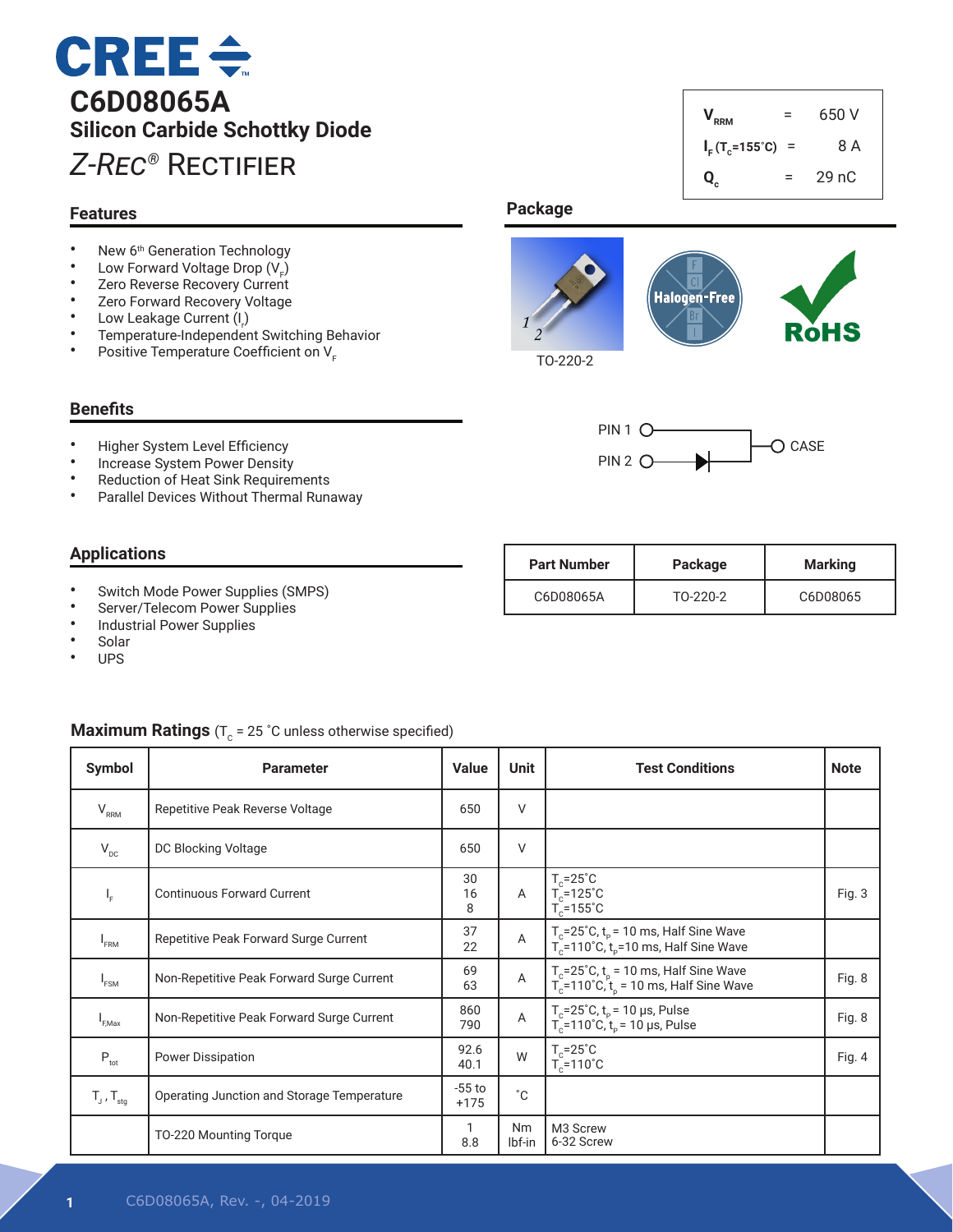# **CREE ÷**

# **Electrical Characteristics**

| Symbol       | <b>Parameter</b>          | Typ.            | Max.         | Unit    | <b>Test Conditions</b>                                                                                                                                 | <b>Note</b> |
|--------------|---------------------------|-----------------|--------------|---------|--------------------------------------------------------------------------------------------------------------------------------------------------------|-------------|
| $V_{F}$      | Forward Voltage           | 1.27<br>1.37    | 1.50<br>1.60 | $\vee$  | $I_F = 8 \text{ A } T_1 = 25^{\circ} \text{C}$<br>$I_E = 8 \text{ A } T_1 = 175^{\circ} \text{C}$                                                      | Fig. $1$    |
| $L_R$        | <b>Reverse Current</b>    | 2<br>15         | 40<br>160    | $\mu A$ | $V_R = 650 \text{ V}$ T <sub>J</sub> =25 °C<br>$V_R = 650 \text{ V}$ T <sub>J</sub> =175 °C                                                            | Fig. 2      |
| $Q_c$        | Total Capacitive Charge   | 29              |              | nC      | $V_R = 400 \text{ V}, I_F = 8 \text{A}$<br>$T_1 = 25 \text{°C}$                                                                                        | Fig. 5      |
| $\mathsf{C}$ | <b>Total Capacitance</b>  | 518<br>57<br>45 |              | pF      | $V_R = 0 V$ , T <sub>J</sub> = 25°C, f = 1 MHz<br>$V_R = 200 V$ , T <sub>J</sub> = 25°C, f = 1 MHz<br>$V_R = 400 V$ , T <sub>J</sub> = 25°C, f = 1 MHz | Fig. 6      |
| $E_c$        | Capacitance Stored Energy | 4.4             |              | μJ      | $V_{\rm p} = 400 \text{ V}$                                                                                                                            | Fig. 7      |

Note: This is a majority carrier diode, so there is no reverse recovery charge.

# **Thermal Characteristics**

|                | Symbol   Parameter                       | Typ. | Unit          | <b>Note</b> |
|----------------|------------------------------------------|------|---------------|-------------|
| $R_{\theta$ JC | Thermal Resistance from Junction to Case | 1.62 | $\degree$ C/W | Fig. 9      |

# **Typical Performance**





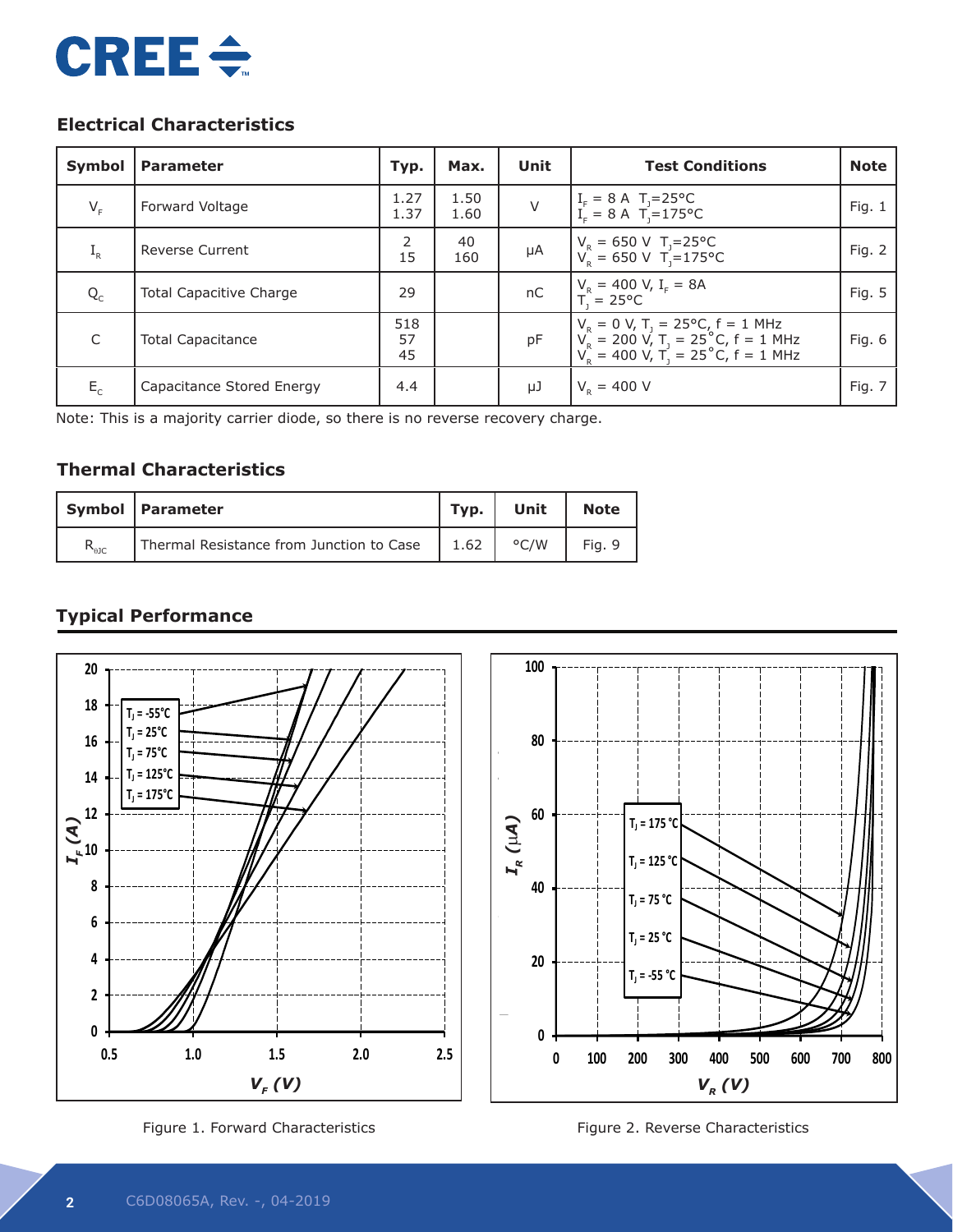

#### **Typical Performance**



Figure 5. Total Capacitance Charge vs. Reverse Voltage Figure 6. Capacitance vs. Reverse Voltage

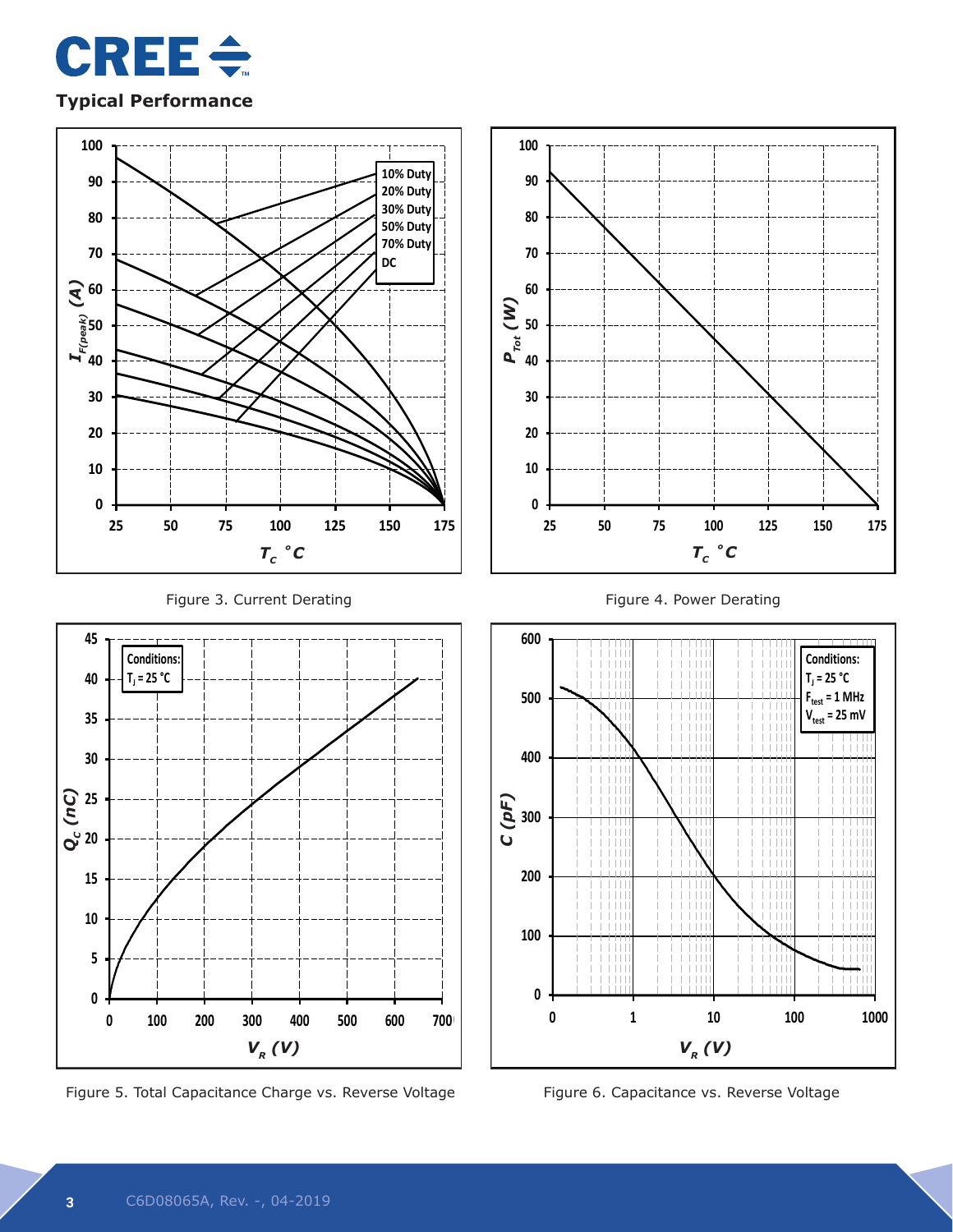

# **Typical Performance**



Figure 7. Capacitance Stored Energy

Figure 8. Non-repetitive peak forward surge current versus pulse duration (sinusoidal waveform)



Figure 9. Transient Thermal Impedance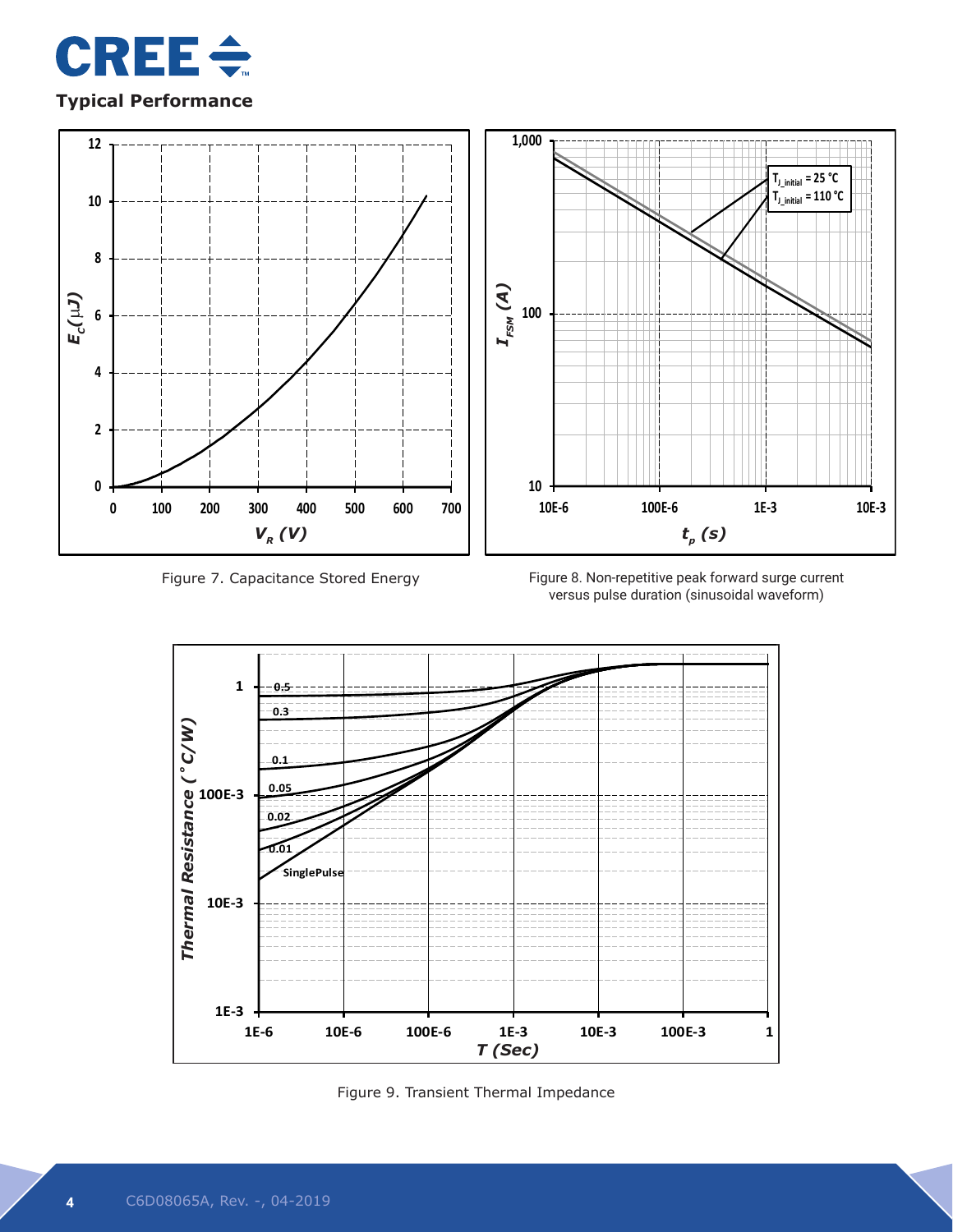

### **Package Dimensions**









O CASE



| POS            | Inches        |               | <b>Millimeters</b> |                 |  |
|----------------|---------------|---------------|--------------------|-----------------|--|
|                | Min           | Max           | Min                | Max             |  |
| Α              | .381          | .410          | 9.677              | 10.414          |  |
| B              | .235          | .255          | 5.969              | 6.477           |  |
| C              | .100          | .120          | 2.540              | 3.048           |  |
| D              | .223          | .337          | 5.664              | 8.560           |  |
| D <sub>1</sub> |               | $.457 - .490$ |                    | 11.60-12.45 typ |  |
| D <sub>2</sub> | .277-.303 typ |               |                    | 7.04-7.70 typ   |  |
| D <sub>3</sub> | .244-.252 typ |               |                    | 6.22-6.4 typ    |  |
| E              | .590          | .615          | 14.986             | 15.621          |  |
| E1             | .302          | .326          | 7.68               | 8.28            |  |
| E <sub>2</sub> | .227          | 251           | 5.77               | 6.37            |  |
| F              | .143          | .153          | 3.632              | 3.886           |  |
| G              | 1.105         | 1.147         | 28.067             | 29.134          |  |
| H              | .500          | .550          | 12.700             | 13.970          |  |
| L              | .025          | .036          | .635               | .914            |  |
| M              | .045          | .055          | 1.143              | 1.550           |  |
| N              | .195          | .205          | 4.953              | 5.207           |  |
| P              | .165          | .185          | 4.191              | 4.699           |  |
| Q              | .048          | .054          | 1.219              | 1.372           |  |
| S              | $3^{\circ}$   | $6^{\circ}$   | $3^{\circ}$        | $6^{\circ}$     |  |
| T              | $3^{\circ}$   | $6^{\circ}$   | $3^{\circ}$        | $6^{\circ}$     |  |
| U              | $3^{\circ}$   | $6^{\circ}$   | $3^{\circ}$        | $6^{\circ}$     |  |
| V              | .094          | .110          | 2.388              | 2.794           |  |
| W              | .014          | .025          | .356               | .635            |  |
| X              | $3^{\circ}$   | $5.5^\circ$   | $3^{\circ}$        | $5.5^\circ$     |  |
| Υ              | .385          | .410          | 9.779              | 10.414          |  |
| Z              | .130          | .150          | 3.302              | 3.810           |  |
| NOTE:          |               |               |                    |                 |  |

View A-A

1. Dimension L, M, W apply for Solder Dip Finish

# **Recommended Solder Pad Layout**

PIN 2 O-



TO-220-2

| <b>Part Number</b> | Package  | <b>Marking</b> |
|--------------------|----------|----------------|
| C6D08065A          | TO-220-2 | C6D08065       |



**Note: Recommended soldering profiles can be found in the applications note here:** http://www.wolfspeed.com/power\_app\_notes/soldering